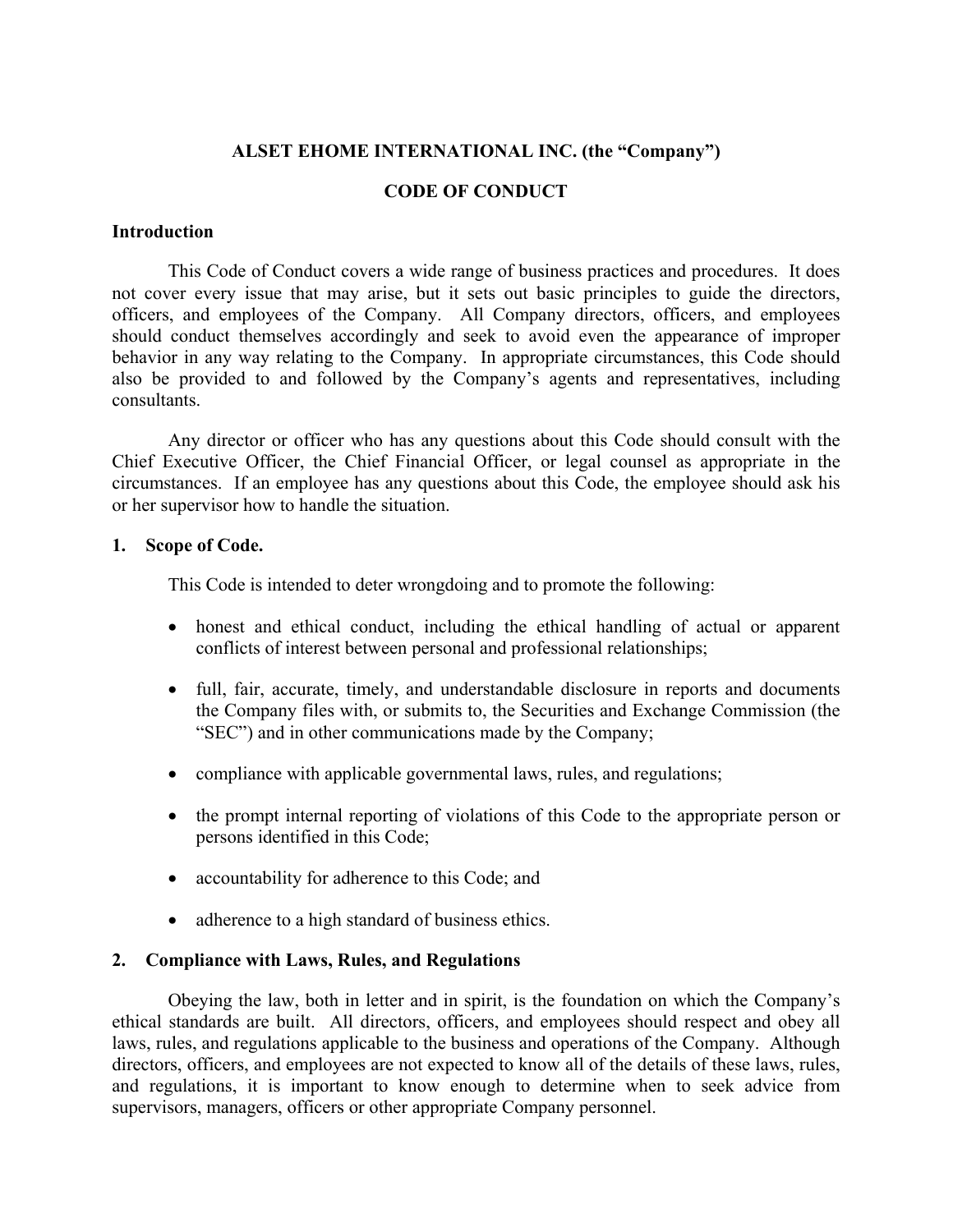## **3. Conflicts of Interest**

A "conflict of interest" exists when an individual's private interest interferes in any way – or even appears to conflict – with the interests of the Company. A conflict of interest situation can arise when a director, officer, or employee takes actions or has interests that may make it difficult to perform his or her work on behalf of the Company in an objective and effective manner. Conflicts of interest may also arise when a director, officer, or employee, or a member of his or her family, receives improper personal benefits as a result of his or her position with the Company. Loans to, or guarantees of obligations of, employees and their family members may create conflicts of interest.

Service to the Company should never be subordinated to personal gain or advantage. Conflicts of interest, whenever possible, should be avoided. In particular, clear conflict of interest situations involving directors, officers, and employees who occupy supervisory positions or who have discretionary authority in dealing with any third party may include the following:

- any significant ownership interest in any supplier or customer;
- any consulting or employment relationship with any customer, supplier, or competitor;
- any outside business activity that detracts from an individual's ability to devote appropriate time and attention to his or her responsibilities to the Company;
- the receipt of non-nominal gifts or excessive entertainment from any organization with which the Company has current or prospective business dealings;
- being in the position of supervising, reviewing, or having any influence on the job evaluation, pay, or benefit of any family member; and
- selling anything to the Company or buying anything from the Company, except on the same terms and conditions as comparable directors, officers, or employees are permitted to so purchase or sell.

It is almost always a conflict of interest for a Company officer or employee to work simultaneously for a competitor, customer, or supplier. No officer or employee may work for a competitor as a consultant or board member. The best policy is to avoid any direct or indirect business connection with the Company's customers, suppliers, and competitors, except on the Company's behalf.

Conflicts of interest are prohibited as a matter of Company policy, except under guidelines approved by the Board of Directors. Conflicts of interest may not always be clear-cut and further review and discussions may be appropriate. Any director or officer who becomes aware of a conflict or potential conflict should bring it to the attention of the Chief Executive Officer, the Chief Financial Officer, or legal counsel as appropriate in the circumstances. Any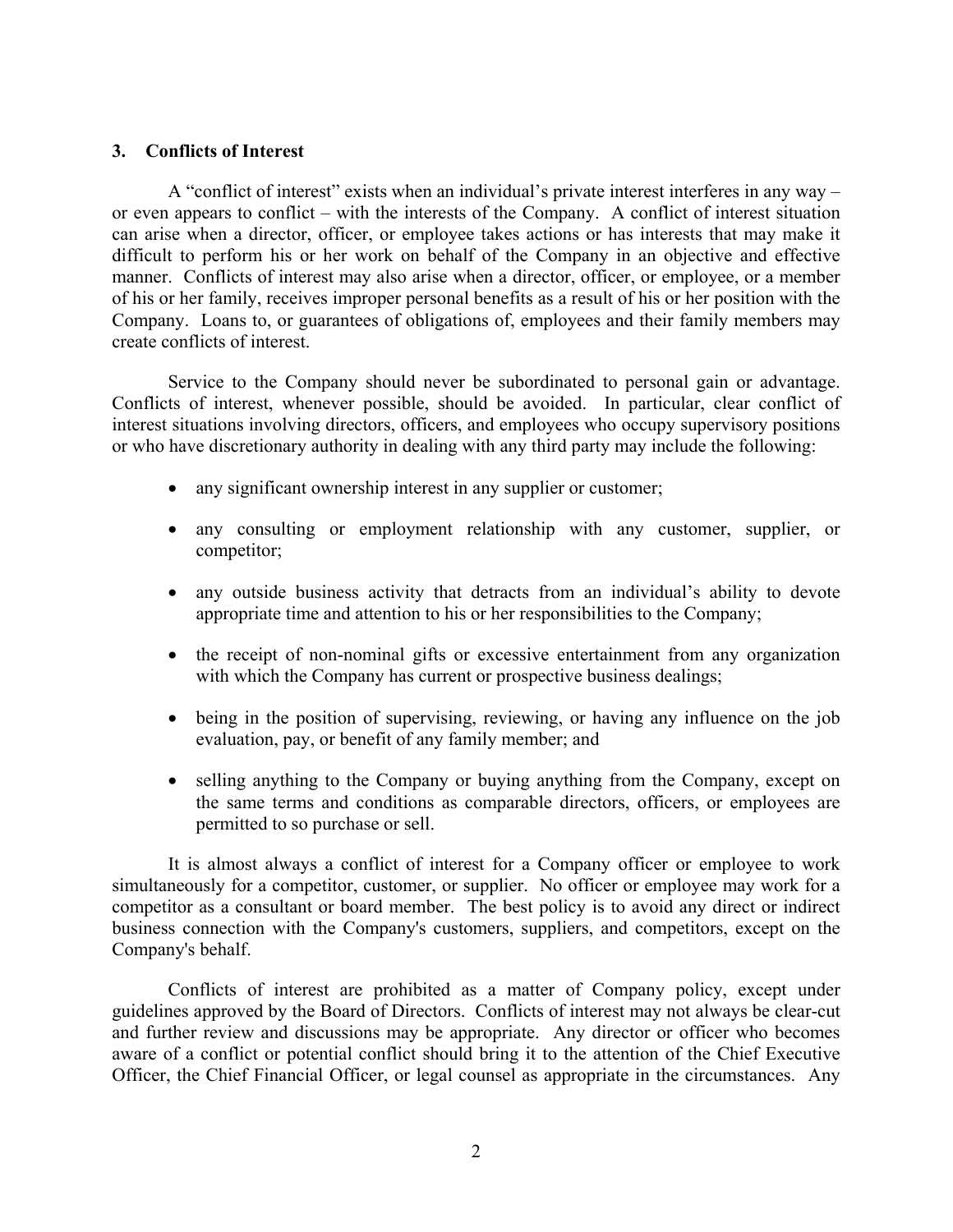employee who becomes aware of a conflict or potential conflict should bring it to the attention of a supervisor, manager, or other appropriate personnel.

## **4. Insider Trading**

Directors, officers, and employees who have access to confidential information relating to the Company are not permitted to use or share that information for stock trading purposes or for any other purpose except the conduct of the Company's business. All non-public information about the Company should be considered confidential information. To use non-public information for personal financial benefit or to "tip" others who might make an investment decision on the basis of this information is not only unethical and against Company policy but is also illegal. Directors, officers, and employees also should comply with insider trading standards and procedures adopted by the Company. If a question arises, the director, officer, or employee should consult with the Company's Chief Financial Officer.

## **5. Corporate Opportunities**

Directors, officers, and employees are prohibited from taking for themselves personally or directing to a third party any opportunity that is discovered through the use of corporate property, information, or position without the consent of the Board of Directors. No director, officer, or employee may use corporate property, information, or position for improper personal gain, and no director, officer, or employee may compete with the Company directly or indirectly. Directors, officers, and employees owe a duty to the Company to advance its legitimate interests when the opportunity to do so arises.

### **6. Competition and Fair Dealing**

The Company seeks to compete in a fair and honest manner. The Company seeks competitive advantages through superior performance rather than through unethical or illegal business practices. Stealing proprietary information, possessing trade secret information that was obtained without the owner's consent, or inducing such disclosures by past or present employees of other companies is prohibited. Each director, officer, and employee should endeavor to respect the rights of and deal fairly with the Company's customers, suppliers, service providers, competitors, and employees. No director, officer, or employee should take unfair advantage of anyone relating to the Company's business or operations through manipulation, concealment, or abuse of privileged information, misrepresentation of material facts, or any unfair dealing practice.

To maintain the Company's valuable reputation, compliance with the Company's quality processes and safety requirements is essential. In the context of ethics, quality requires that the Company's products and services meet reasonable customer expectations. All inspection and testing documents must be handled in accordance with all applicable regulations.

The purpose of business entertainment and gifts in a commercial setting is to create good will and sound working relationships, not to gain unfair advantage with customers. No gift or entertainment should ever be offered, given, provided, or accepted by a director, officer, or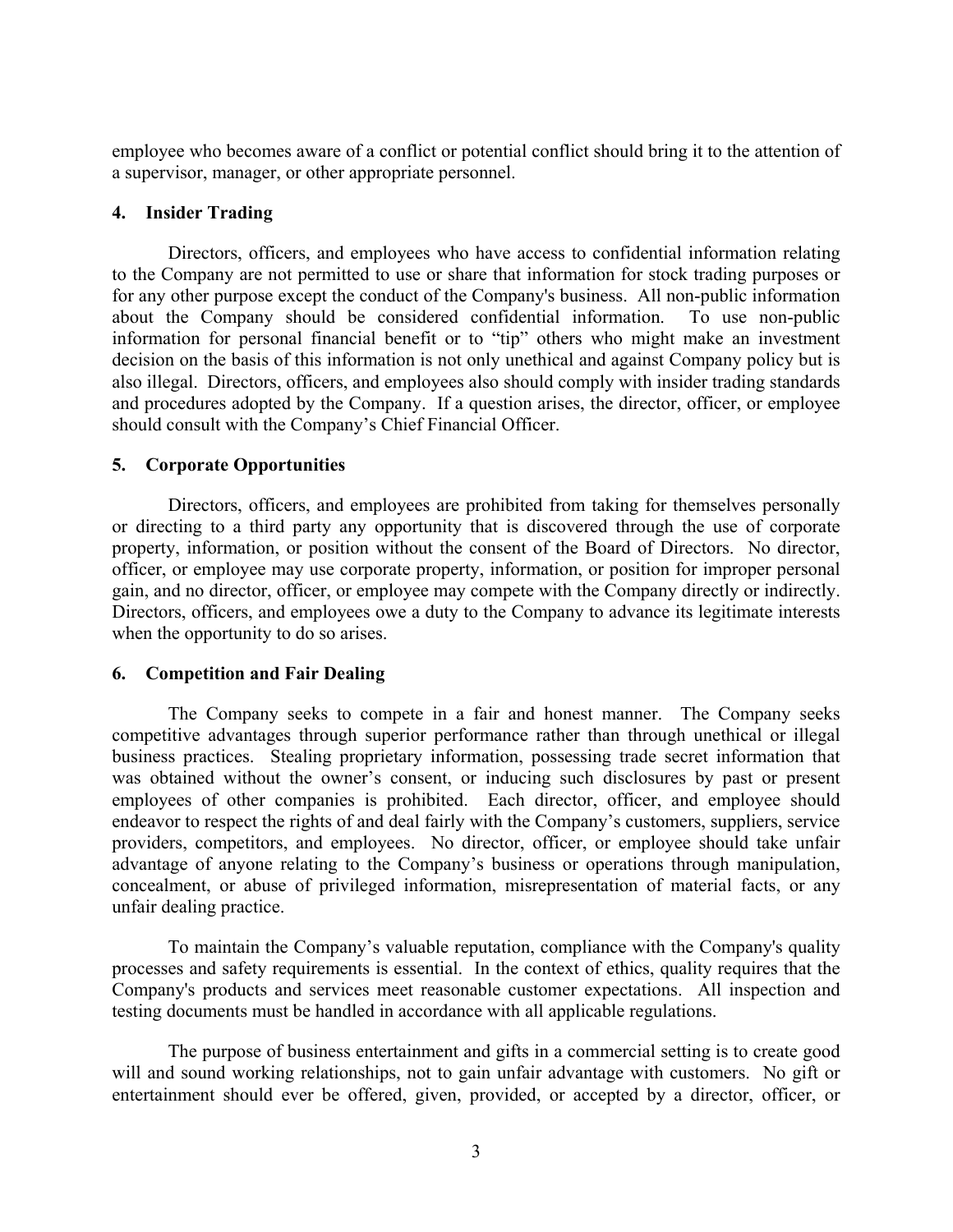employee, family member of a director, officer, or employee, or agent relating to the individual's position with the Company unless it (1) is not a cash gift, (2) is consistent with customary business practices, (3) is not excessive in value, (4) cannot be construed as a bribe or payoff, and (5) does not violate any laws or regulations. A director or officer should discuss with the Chief Executive Officer or Chief Financial Officer, and a employee should discuss with his or her supervisor, any gifts or proposed gifts that the individual is not certain are appropriate.

### **7. Discrimination and Harassment**

The diversity of the Company's employees is a tremendous asset. The Company is firmly committed to providing equal opportunity in all aspects of employment and will not tolerate any illegal discrimination or harassment or any kind. Examples include derogatory comments based on racial or ethnic characteristics and unwelcome sexual advances.

#### **8. Health and Safety**

The Company strives to provide each employee with a safe and healthful work environment. Each officer and employee has responsibility for maintaining a safe and healthy workplace for all employees by following safety and health rules and practices and reporting accidents, injuries, and unsafe equipment, practices, or conditions.

Violence and threatening behavior are not permitted. Officers and employees should report to work in a condition to perform their duties, free from the influence of illegal drugs or alcohol. The use of illegal drugs in the workplace will not be tolerated.

### **9. Record-Keeping**

The Company requires honest and accurate recording and reporting of information in order to make responsible business decisions.

Many officers and employees regularly use business expense accounts, which must be documented and recorded accurately. If an officer or employee is not sure whether a certain expense is legitimate, the employee should ask his or her supervisor or the Company's controller. Rules and guidelines are available from the Accounting Department.

All of the Company's books, records, accounts, and financial statements must be maintained in reasonable detail, must appropriately reflect the Company's transactions, and must conform both to applicable legal requirements and to the Company's system of internal controls. Unrecorded or "off the books" funds or assets should not be maintained unless permitted by applicable law or regulation.

Business records and communications often become public, and the Company and its officers and employees in their capacity with the Company should avoid exaggeration, derogatory remarks, guesswork, or inappropriate characterizations of people and companies that can be misunderstood. This applies equally to e-mail, internal memos, and formal reports. The Company's records should always be retained or destroyed according to the Company's record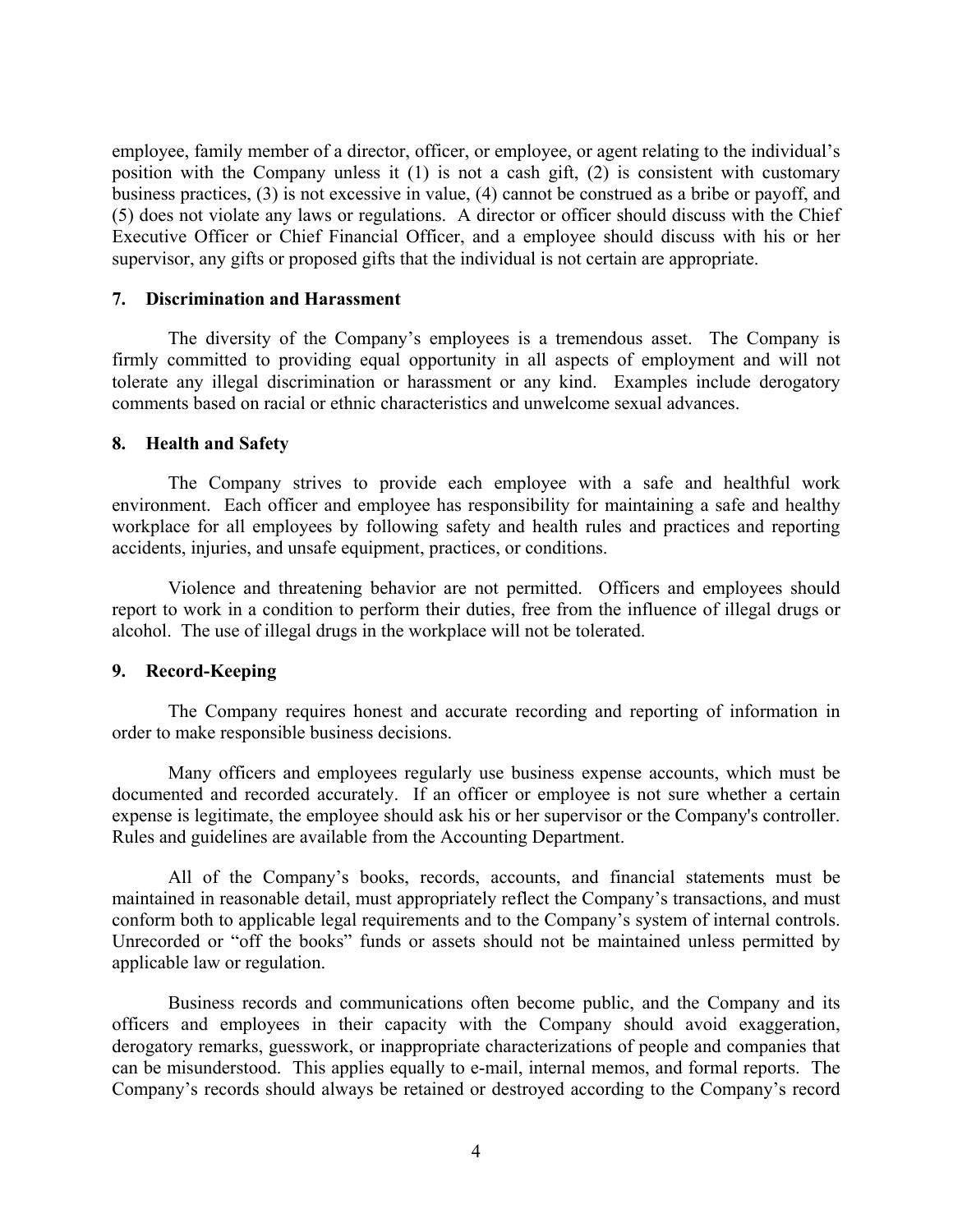retention policies. In accordance with those policies, in the event of litigation or governmental investigation, directors, officers, and employees should consult with the Company's Chief Financial Officer or legal counsel before taking any action because it is critical that any impropriety or possible appearance of impropriety be avoided.

### **10. Confidentiality**

Directors, officers, and employees must maintain the confidentiality of confidential information entrusted to them by the Company or its customers, suppliers, joint venture partners, or others with whom the Company is considering a business or other transaction except when disclosure is authorized by an executive officer or required or mandated by laws or regulations. Confidential information includes all non-public information that might be useful or helpful to competitors or harmful to the Company or its customers and suppliers, if disclosed. It also includes information that suppliers and customers have entrusted to the Company. The obligation to preserve confidential information continues even after employment ends.

# **11. Protection and Proper Use of Company Assets**

All directors, officers, and employees should endeavor to protect the Company's assets and ensure their efficient use. Theft, carelessness, and waste have a direct impact on the Company's profitability. Any suspected incident of fraud or theft should be immediately reported for investigation. Company assets should be used for legitimate business purposes and should not be used for non-Company business.

The obligation to protect the Company's assets includes its proprietary information. Proprietary information includes intellectual property, such as trade secrets, patents, trademarks, and copyrights, as well as business, marketing and service plans, engineering and manufacturing ideas, designs, databases, records, salary information, and any unpublished financial data and reports. Unauthorized use or distribution of this information would violate Company policy. It could also be illegal and result in civil or even criminal penalties.

### **12. Payments to Government Personnel**

The U.S. Foreign Corrupt Practices Act prohibits giving anything of value, directly or indirectly, to officials of foreign governments or foreign political candidates in order to obtain or retain business. It is strictly prohibited to make illegal payments to government officials of any country.

In addition, the U.S. government has a number of laws and regulations regarding business gratuities that may be accepted by U.S. government personnel. The promise, offer, or delivery to an official or employee of the U.S. government of a gift, favor, or other gratuity in violation of these rules would not only violate Company policy but could also be a criminal offense. State and local governments, as well as foreign governments, may have similar rules.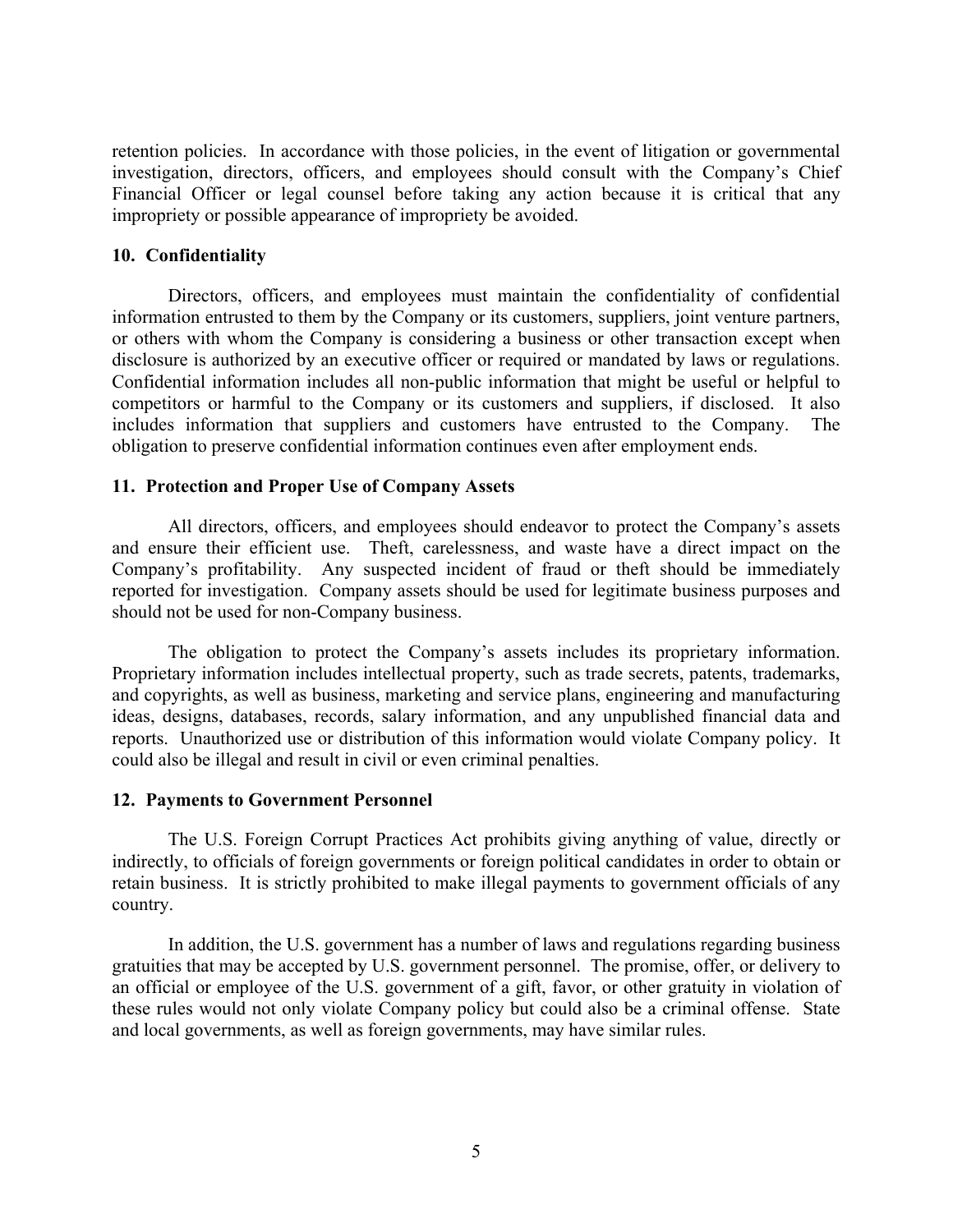## **13. Corporate Disclosures**

All directors, officers, and employees should support the Company's goal to have full, fair, accurate, timely, and understandable disclosure in the periodic reports required to be filed by the Company with the SEC. Although most employees hold positions that are far removed from the Company's required filings with the SEC, each director, officer, and employee should promptly bring to the attention of the Chief Executive Officer, the Chief Financial Officer, the Company's Disclosure Committee, or the Audit Committee, as appropriate in the circumstances, any of the following:

- Any material information to which such individual may become aware that affects the disclosures made by the Company in its public filings or would otherwise assist the Chief Executive Officer, the Chief Financial Officer, the Disclosure Committee, and the Audit Committee in fulfilling their responsibilities with respect to such public filings.
- Any information the individual may have concerning (a) significant deficiencies in the design or operation of internal controls that could adversely affect the Company's ability to record, process, summarize, and report financial data or (b) any fraud, whether or not material, that involves management or other employees who have a significant role in the Company's financial reporting, disclosures, or internal controls.
- Any information the individual may have concerning any violation of this Code, including any actual or apparent conflicts of interest between personal and professional relationships, involving any management or other employees who have a significant role in the Company's financial reporting, disclosures, or internal controls.
- Any information the individual may have concerning evidence of a material violation of the securities or other laws, rules, or regulations applicable to the Company and the operation of its business, by the Company or any agent thereof, or of violation of this Code.

# **14. Waivers of the Code of Conduct**

Any waiver of this Code for directors or executive officers may be made only by the Board of Directors or a committee of the Board and will be promptly disclosed to stockholders as required by applicable laws, rules, and regulations, including the rules of the SEC and Nasdaq. Any such waiver also must be disclosed in a Form 8-K.

# **15. Publicly Available**

This Code shall be posted on the Company's website.